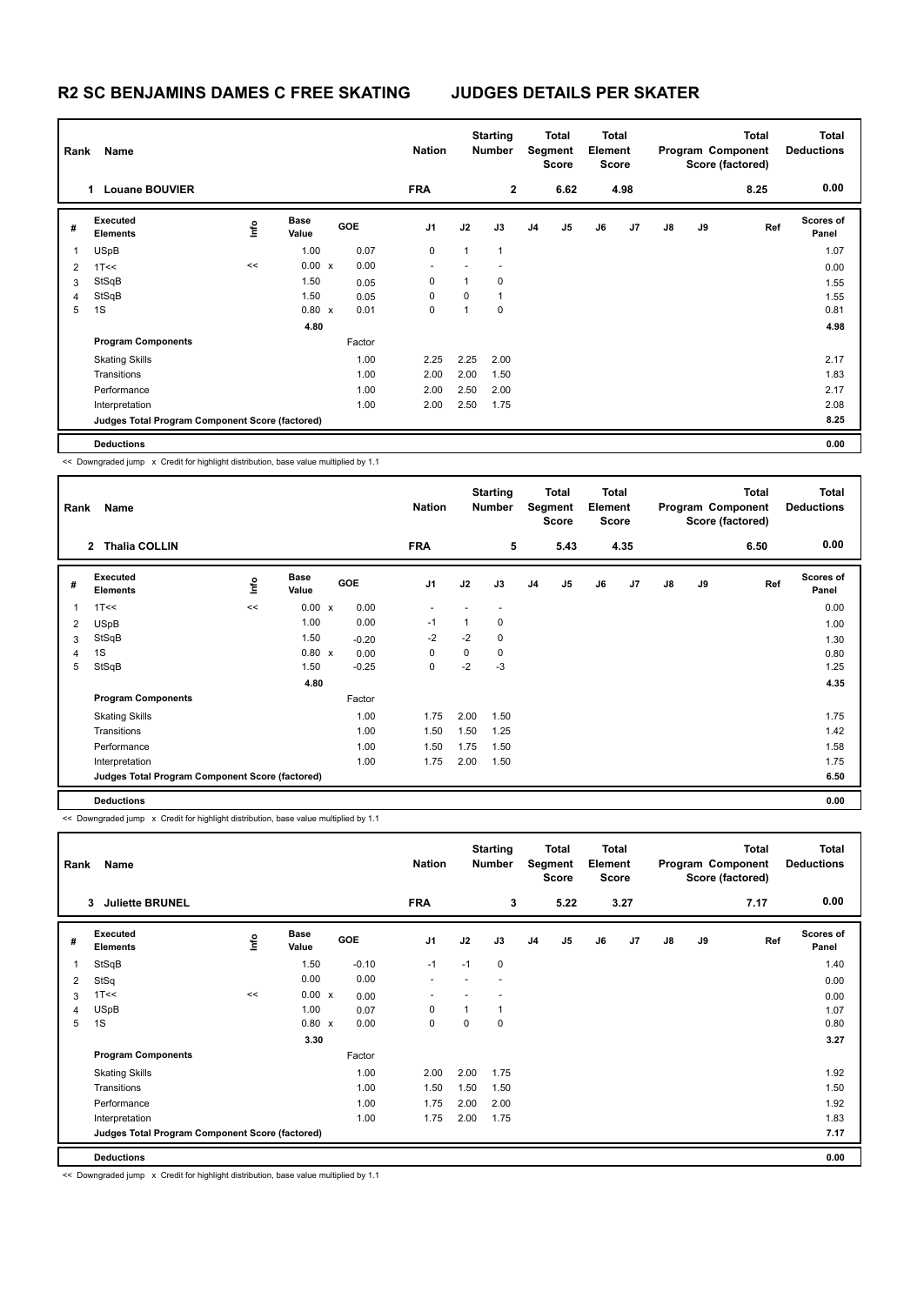## **R2 SC BENJAMINS DAMES C FREE SKATING JUDGES DETAILS PER SKATER**

| Name<br>Rank   |                                                 |    |                      |  |            | <b>Nation</b> | <b>Starting</b><br><b>Number</b> |             | Total<br>Segment<br><b>Score</b> |                | <b>Total</b><br>Element<br><b>Score</b> |                | Program Component<br>Score (factored) |    | <b>Total</b> | Total<br><b>Deductions</b> |
|----------------|-------------------------------------------------|----|----------------------|--|------------|---------------|----------------------------------|-------------|----------------------------------|----------------|-----------------------------------------|----------------|---------------------------------------|----|--------------|----------------------------|
|                | 4 Juliette NERAT DE LESGUISE                    |    |                      |  |            | <b>FRA</b>    |                                  | 4           |                                  | 4.95           |                                         | 3.30           |                                       |    | 6.59         | 0.00                       |
| #              | Executed<br><b>Elements</b>                     | ۴۵ | <b>Base</b><br>Value |  | <b>GOE</b> | J1            | J2                               | J3          | J <sub>4</sub>                   | J <sub>5</sub> | J6                                      | J <sub>7</sub> | $\mathsf{J}8$                         | J9 | Ref          | Scores of<br>Panel         |
| 1              | StSqB                                           |    | 1.50                 |  | 0.00       | 0             | 0                                | $\mathbf 0$ |                                  |                |                                         |                |                                       |    |              | 1.50                       |
| $\overline{2}$ | 1S                                              |    | 0.80 x               |  | 0.00       | 0             | 0                                | $\mathbf 0$ |                                  |                |                                         |                |                                       |    |              | 0.80                       |
| 3              | 1T<<                                            | << | 0.00 x               |  | 0.00       |               |                                  |             |                                  |                |                                         |                |                                       |    |              | 0.00                       |
| $\overline{4}$ | StSq                                            |    | 0.00                 |  | 0.00       |               |                                  |             |                                  |                |                                         |                |                                       |    |              | 0.00                       |
| 5              | <b>USpB</b>                                     |    | 1.00                 |  | 0.00       | 0             | 0                                | 0           |                                  |                |                                         |                |                                       |    |              | 1.00                       |
|                |                                                 |    | 3.30                 |  |            |               |                                  |             |                                  |                |                                         |                |                                       |    |              | 3.30                       |
|                | <b>Program Components</b>                       |    |                      |  | Factor     |               |                                  |             |                                  |                |                                         |                |                                       |    |              |                            |
|                | <b>Skating Skills</b>                           |    |                      |  | 1.00       | 2.00          | 2.25                             | 1.25        |                                  |                |                                         |                |                                       |    |              | 1.83                       |
|                | Transitions                                     |    |                      |  | 1.00       | 1.50          | 1.75                             | 1.00        |                                  |                |                                         |                |                                       |    |              | 1.42                       |
|                | Performance                                     |    |                      |  | 1.00       | 1.50          | 2.00                             | 1.50        |                                  |                |                                         |                |                                       |    |              | 1.67                       |
|                | Interpretation                                  |    |                      |  | 1.00       | 1.50          | 2.00                             | 1.50        |                                  |                |                                         |                |                                       |    |              | 1.67                       |
|                | Judges Total Program Component Score (factored) |    |                      |  |            |               |                                  |             |                                  |                |                                         |                |                                       |    |              | 6.59                       |
|                | <b>Deductions</b>                               |    |                      |  |            |               |                                  |             |                                  |                |                                         |                |                                       |    |              | 0.00                       |

<< Downgraded jump x Credit for highlight distribution, base value multiplied by 1.1

| Rank | Name                                            |      |                      |            | <b>Nation</b>            |      | <b>Starting</b><br><b>Number</b> |                | Total<br>Segment<br><b>Score</b> | <b>Total</b><br>Element<br><b>Score</b> |      |               |    | <b>Total</b><br>Program Component<br>Score (factored) | <b>Total</b><br><b>Deductions</b> |
|------|-------------------------------------------------|------|----------------------|------------|--------------------------|------|----------------------------------|----------------|----------------------------------|-----------------------------------------|------|---------------|----|-------------------------------------------------------|-----------------------------------|
|      | <b>Morgane POULTIER</b><br>5                    |      |                      |            | <b>FRA</b>               |      | 1                                |                | 4.77                             |                                         | 3.62 |               |    | 5.92                                                  | 0.00                              |
| #    | Executed<br><b>Elements</b>                     | ١nf٥ | <b>Base</b><br>Value | <b>GOE</b> | J <sub>1</sub>           | J2   | J3                               | J <sub>4</sub> | J5                               | J6                                      | J7   | $\mathsf{J}8$ | J9 | Ref                                                   | <b>Scores of</b><br>Panel         |
|      | 1S                                              |      | 0.80 x               | $-0.04$    | $-1$                     | $-2$ | $\pmb{0}$                        |                |                                  |                                         |      |               |    |                                                       | 0.76                              |
| 2    | StSq                                            |      | 0.00                 | 0.00       | $\overline{\phantom{a}}$ |      |                                  |                |                                  |                                         |      |               |    |                                                       | 0.00                              |
| 3    | 1T                                              |      | 0.80 x               | $-0.01$    | 0                        | $-1$ | 0                                |                |                                  |                                         |      |               |    |                                                       | 0.79                              |
| 4    | <b>USpB</b>                                     |      | 1.00                 | $-0.03$    | 0                        | $-1$ | 0                                |                |                                  |                                         |      |               |    |                                                       | 0.97                              |
| 5    | StSqB                                           |      | 1.50                 | $-0.40$    | $-2$                     | $-3$ | $-3$                             |                |                                  |                                         |      |               |    |                                                       | 1.10                              |
|      |                                                 |      | 4.10                 |            |                          |      |                                  |                |                                  |                                         |      |               |    |                                                       | 3.62                              |
|      | <b>Program Components</b>                       |      |                      | Factor     |                          |      |                                  |                |                                  |                                         |      |               |    |                                                       |                                   |
|      | <b>Skating Skills</b>                           |      |                      | 1.00       | 1.75                     | 1.75 | 1.75                             |                |                                  |                                         |      |               |    |                                                       | 1.75                              |
|      | Transitions                                     |      |                      | 1.00       | 1.25                     | 1.25 | 1.25                             |                |                                  |                                         |      |               |    |                                                       | 1.25                              |
|      | Performance                                     |      |                      | 1.00       | 1.50                     | 1.50 | 1.50                             |                |                                  |                                         |      |               |    |                                                       | 1.50                              |
|      | Interpretation                                  |      |                      | 1.00       | 1.25                     | 1.50 | 1.50                             |                |                                  |                                         |      |               |    |                                                       | 1.42                              |
|      | Judges Total Program Component Score (factored) |      |                      |            |                          |      |                                  |                |                                  |                                         |      |               |    |                                                       | 5.92                              |
|      | <b>Deductions</b>                               |      |                      |            |                          |      |                                  |                |                                  |                                         |      |               |    |                                                       | 0.00                              |

x Credit for highlight distribution, base value multiplied by 1.1

| Name<br>Rank   |                                                 |      |                      |  |        | <b>Nation</b>  | <b>Starting</b><br><b>Number</b> |             | <b>Total</b><br>Segment<br><b>Score</b> |      | <b>Total</b><br>Element<br><b>Score</b> |      | Program Component |    | <b>Total</b><br>Score (factored) | <b>Total</b><br><b>Deductions</b> |
|----------------|-------------------------------------------------|------|----------------------|--|--------|----------------|----------------------------------|-------------|-----------------------------------------|------|-----------------------------------------|------|-------------------|----|----------------------------------|-----------------------------------|
|                | <b>Inna FOUCART</b><br>6                        |      |                      |  |        | <b>FRA</b>     |                                  | 6           |                                         | 4.63 |                                         | 2.67 |                   |    | 6.58                             | 0.00                              |
| #              | <b>Executed</b><br><b>Elements</b>              | Lind | <b>Base</b><br>Value |  | GOE    | J1             | J2                               | J3          | J <sub>4</sub>                          | J5   | J6                                      | J7   | $\mathsf{J}8$     | J9 | Ref                              | Scores of<br>Panel                |
| 1              | StSq                                            |      | 0.00                 |  | 0.00   | $\overline{a}$ |                                  | ٠           |                                         |      |                                         |      |                   |    |                                  | 0.00                              |
| $\overline{2}$ | StSq                                            |      | 0.00                 |  | 0.00   |                |                                  |             |                                         |      |                                         |      |                   |    |                                  | 0.00                              |
| 3              | 1T                                              |      | $0.80 \times$        |  | 0.00   | 0              | 0                                | $\mathbf 0$ |                                         |      |                                         |      |                   |    |                                  | 0.80                              |
| $\overline{4}$ | <b>USpB</b>                                     |      | 1.00                 |  | 0.07   | 0              | $\mathbf{1}$                     |             |                                         |      |                                         |      |                   |    |                                  | 1.07                              |
| 5              | 1S                                              |      | $0.80 \times$        |  | 0.00   | 0              | 0                                | $\mathbf 0$ |                                         |      |                                         |      |                   |    |                                  | 0.80                              |
|                |                                                 |      | 2.60                 |  |        |                |                                  |             |                                         |      |                                         |      |                   |    |                                  | 2.67                              |
|                | <b>Program Components</b>                       |      |                      |  | Factor |                |                                  |             |                                         |      |                                         |      |                   |    |                                  |                                   |
|                | <b>Skating Skills</b>                           |      |                      |  | 1.00   | 1.75           | 1.75                             | 1.75        |                                         |      |                                         |      |                   |    |                                  | 1.75                              |
|                | Transitions                                     |      |                      |  | 1.00   | 1.50           | 1.50                             | 1.50        |                                         |      |                                         |      |                   |    |                                  | 1.50                              |
|                | Performance                                     |      |                      |  | 1.00   | 1.25           | 2.00                             | 2.00        |                                         |      |                                         |      |                   |    |                                  | 1.75                              |
|                | Interpretation                                  |      |                      |  | 1.00   | 1.25           | 1.50                             | 2.00        |                                         |      |                                         |      |                   |    |                                  | 1.58                              |
|                | Judges Total Program Component Score (factored) |      |                      |  |        |                |                                  |             |                                         |      |                                         |      |                   |    |                                  | 6.58                              |
|                | <b>Deductions</b>                               |      |                      |  |        |                |                                  |             |                                         |      |                                         |      |                   |    |                                  | 0.00                              |

x Credit for highlight distribution, base value multiplied by 1.1